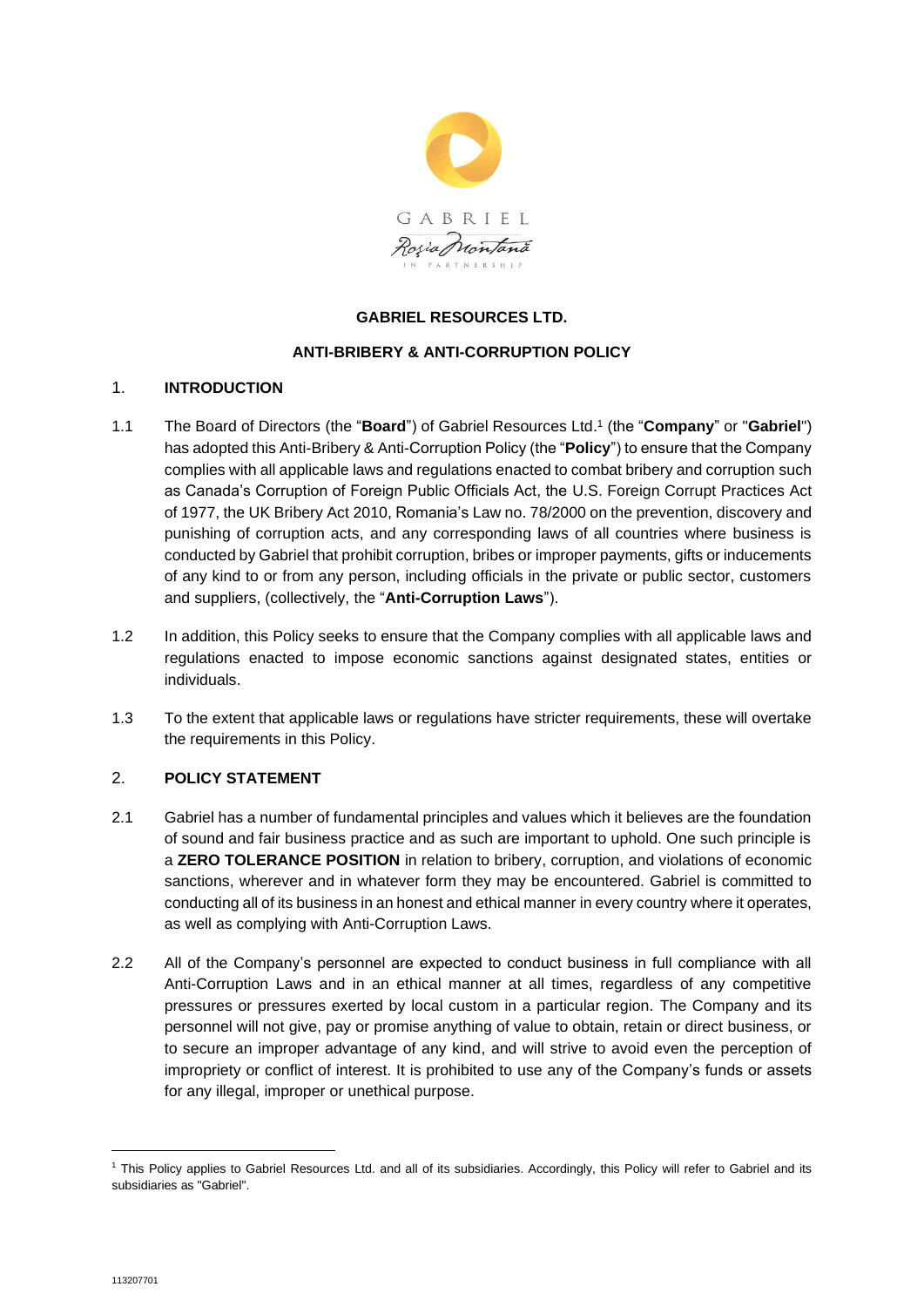- 2.3 **If you are ever in doubt as to whether your proposed actions are permitted or unsure regarding the application of this Policy, please consult with a member of the Company's management team BEFORE taking any steps.**
- 2.4 Gabriel is committed to acting professionally, fairly and with integrity in all its business dealings and relationships. It does not act in any way which might reflect adversely upon the integrity and reputation of the Company.
- 2.5 Violations of Anti-Corruption Laws will jeopardize the Company's growth and reputation and may lead to disciplinary action up to and including dismissal. Individuals who participate in violations of Anti-Corruption Laws may also face criminal prosecution and, in the event of conviction, fines and imprisonment. Further, if Gabriel or any of its directors, officers, employees or associated persons (e.g. consultants, contractors or agents) is found to have taken part in corruption, Gabriel could face fines and other penalties, and it could face serious damage to its reputation, in the securities trading markets, with shareholders and with other stakeholders. Gabriel therefore takes its legal responsibilities very seriously.
- 2.6 Gabriel will uphold all laws relevant to countering bribery and corruption in each of the jurisdictions in which it operates. As the Anti-Corruption Laws of the UK, the US and Canada have extraterritorial application, Gabriel, its employees and associated persons will be bound by the requirements of all of these laws in all jurisdictions in which we operate, even if such conduct would otherwise be permitted by the local law of a particular jurisdiction.
- 2.7 The purpose of this Policy is to:
	- set out Gabriel's responsibilities, and of those working for it, in observing and upholding its position on bribery and corruption; and
	- provide information and guidance to those working for Gabriel on how to recognise and deal with bribery and corruption issues.

# 3. **APPLICATION OF THE POLICY**

- <span id="page-1-0"></span>3.1 The Policy applies to all directors, officers, employees, consultants and contractors of Gabriel, as well as any third party who acts on the Company's behalf, such as the Company's advisors, agents or representatives. Compliance with this Policy for each director constitutes terms of service, for each officer and employee constitutes conditions of employment and for each consultant and contractor or other third party providing substantial services constitutes conditions of providing services to Gabriel. All such persons agree to be bound by the provisions of this Policy upon engagement of their services and the most recent copy being given to them.
- 3.2 All persons covered by this Policy, in discharging their duties on behalf of Gabriel, will be required to comply with this Policy and with the laws, rules and regulations of the location in which Gabriel is performing business activities, and in particular Anti-Corruption Laws. Where uncertainty or ambiguity exists, please contact the Chief Financial Officer ("**CFO**"), in the first instance on + 44 203 709 9358 or by email at acco@gabrielresources.com, who will aim to resolve the matter or may seek further legal advice.
- 3.3 In this Policy, "third party" means any individual or organisation with whom persons specified under Section [3](#page-1-0) above may come into contact during the course of their work for Gabriel, and includes actual and potential customers, suppliers, distributors, business contacts, agents,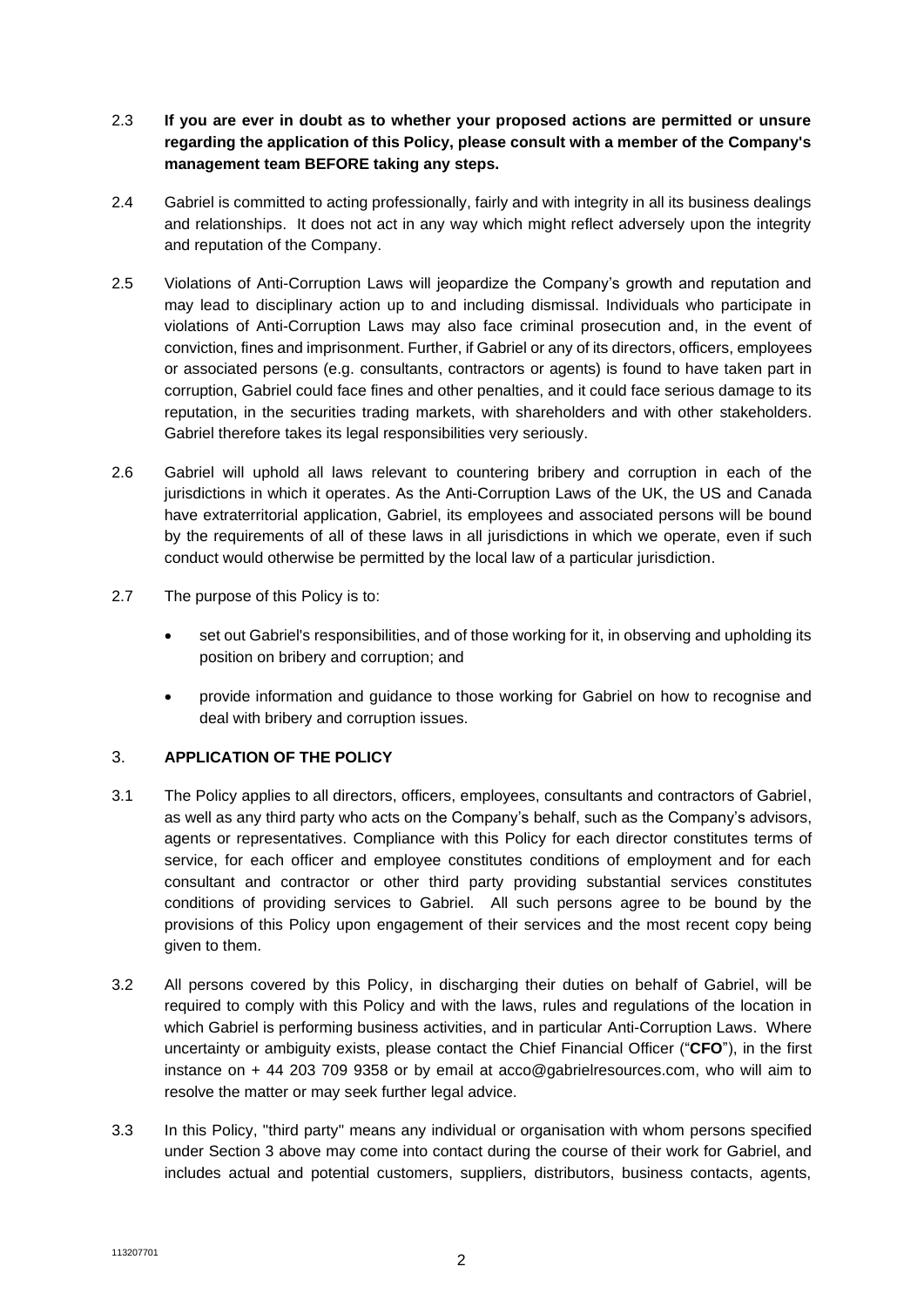advisers, and government and public bodies, including their advisors, representatives and officials, politicians and political parties.

# **4. ECONOMIC SANCTIONS**

- 4.1 All Company transactions must comply with Canadian and all other applicable economic sanctions, export control and customs laws. Economic sanctions laws impose restrictions on persons in Canada and Canadians outside of Canada in order to pursue foreign policy objectives, including preventing dealings with corrupt officials, human rights violators, nuclear weapons proliferators and hostile foreign states and individual persons in positions of authority or influence with respect thereto. Export control laws impose export restrictions on controlled goods or technology. Customs laws impose strict reporting requirements, including with respect to exports.
- 4.2 Activities involving the sale or shipment of the Company's products, goods or services across international borders must be conducted in compliance with all laws or restrictions that apply in connection with those activities.

# **5. FORMS OF BRIBERY AND CORRUPTION**

- 5.1 For purposes of this Policy, each of the examples in Sections [5.2](#page-2-0) to [5.5](#page-2-1) below is referred to as a "**Bribery Offence**."
- <span id="page-2-0"></span>5.2 Bribes
	- (a) A bribe is an inducement or reward offered, promised or provided in order to gain any commercial, contractual, regulatory or business or personal advantage.
	- (b) An inducement is something which helps to bring about an action or desired result.
	- (c) A business advantage means that Gabriel is placed in a better position (financially, economically, or reputational, or in any other way which is beneficial) than it would otherwise have been had the bribery or corruption not taken place.
	- 5.3 Facilitation payments or "**grease**" payments are typically small, unofficial payments made to secure or expedite a routine government action by a government official<sup>2</sup> (such as processing a visa, scheduling an inspection, or securing civil services).
	- 5.4 Kickbacks are payment of any portion of a contract made to employees of another contracting party or the utilisation of other techniques, such as subcontracts, purchase orders or consulting agreements, to channel payment to public officials, political parties, party officials or political candidates, to employees of another contracting party, or to their relatives or business associates.
	- 5.5 Extortion means to directly or indirectly demand or accept a bribe, facilitation payment or kickback.

<span id="page-2-1"></span> $2$  A "government official" includes a wide variety of positions and roles, such as officers and employees of any local, municipal, provincial, state, federal or foreign government, of any department, agency or instrumentality of a government, or of any public international organization, any person acting in an official capacity for or on behalf of any of the above groups, any political party or party official, or any candidate for political office.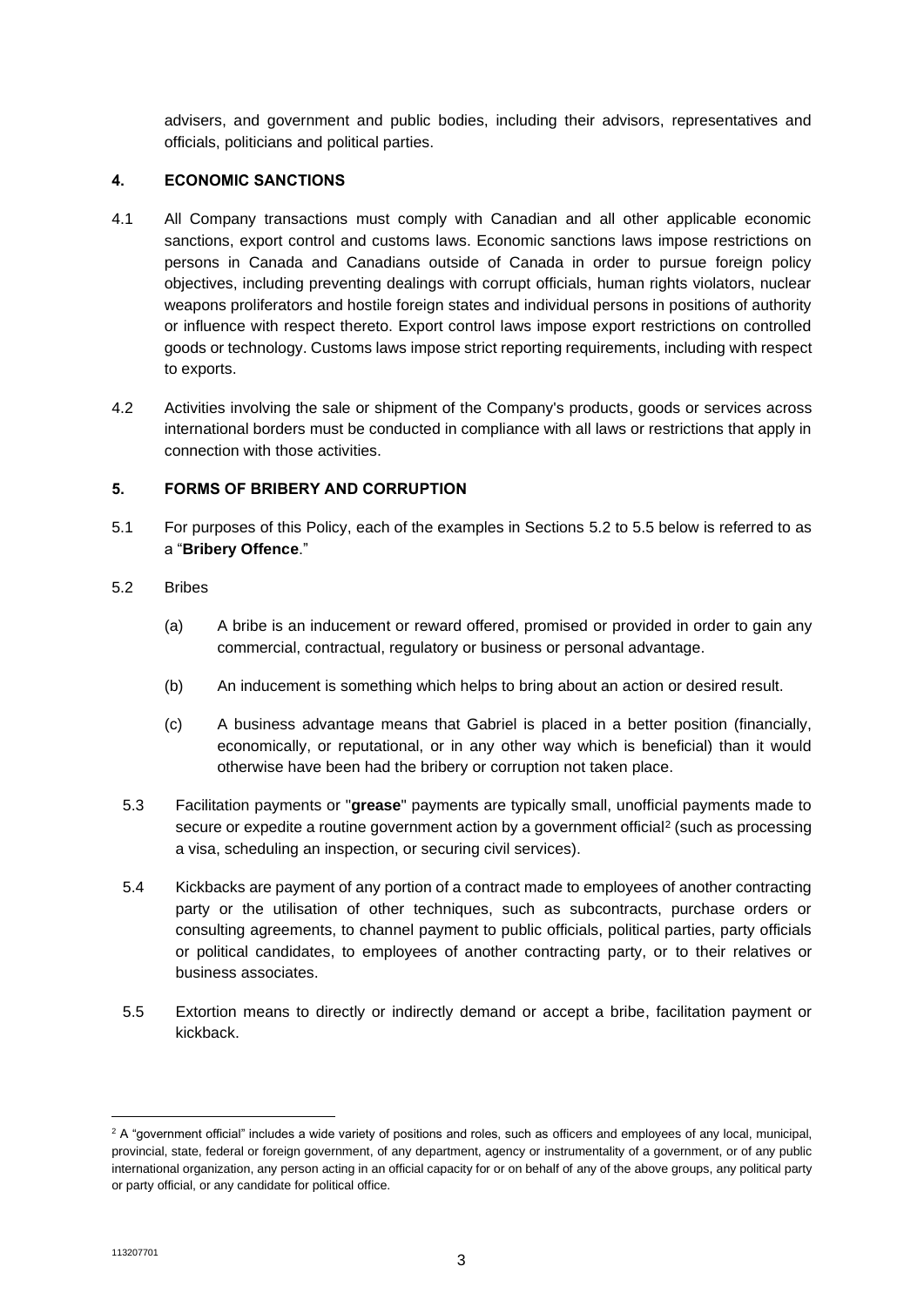## **6. ANTI-BRIBERY AND CORRUPTION STANDARDS**

- 6.1 It is not acceptable for Gabriel or its directors, officers, employees, consultants or contractors, or any third party who acts on Gabriel's behalf, to:
	- (a) give, promise to give, or offer, a payment, gift or hospitality or otherwise engage in or permit a Bribery Offence to occur, with the expectation or hope that an advantage in business will be received, or to reward a business advantage already given.
	- (b) give, promise to give, or offer, a payment, gift or hospitality to a government official, agent or representative to "facilitate" or expedite a routine procedure.
	- (c) accept a payment, gift or hospitality from a third party if you know or suspect that it is offered or provided with an expectation that a business advantage will be provided by the Company in return.
	- (d) threaten or retaliate against another person who has refused to commit a Bribery Offence or who has raised concerns under this Policy or the Whistle Blowing Policy.
	- (e) engage in any activity that might lead to a breach of this Policy.

# **7. FACILITATION PAYMENTS**

Gabriel does not make facilitation payments or "grease" payments of any kind. Such payments are unlawful under the Canadian *Corruption of Foreign Public Officials Act* and UK Bribery Act 2010 and so are prohibited by Gabriel.

## **8. GIFTS AND HOSPITALITY**

- 8.1 Gabriel recognises that gifts and hospitality can be a customary and important part of developing business relationships. However, caution must be taken in accepting or providing gifts or hospitality that could raise suggestions of impropriety or create a position of obligation on the part of the recipient.
- 8.2 This Policy sets out when it is and is not appropriate to make or receive gifts and / or hospitality from a third party.

## *Standards In Providing Or Accepting Gifts Or Hospitality*

- 8.3 Directors, officers, employees, consultants and contractors, and their families will not give or accept gifts, gratuities or entertainment in relation to Gabriel or its business that may conflict with the provisions of this Policy. For clarity, and subject to clauses 7.4 to 7.10 of this Policy, all directors, officers, employees, consultants and contractors of Gabriel must ensure that any gift or hospitality in relation to Gabriel or its business:
	- (a) is not given or accepted with the intention and/or expectation of influencing a party to obtain or retain business or a business advantage, or as a reward for the provision or retention of business or a business advantage, or in explicit or implicit exchange for favours or benefits;
	- (b) is customary to the industry;
	- (c) does not violate any local laws;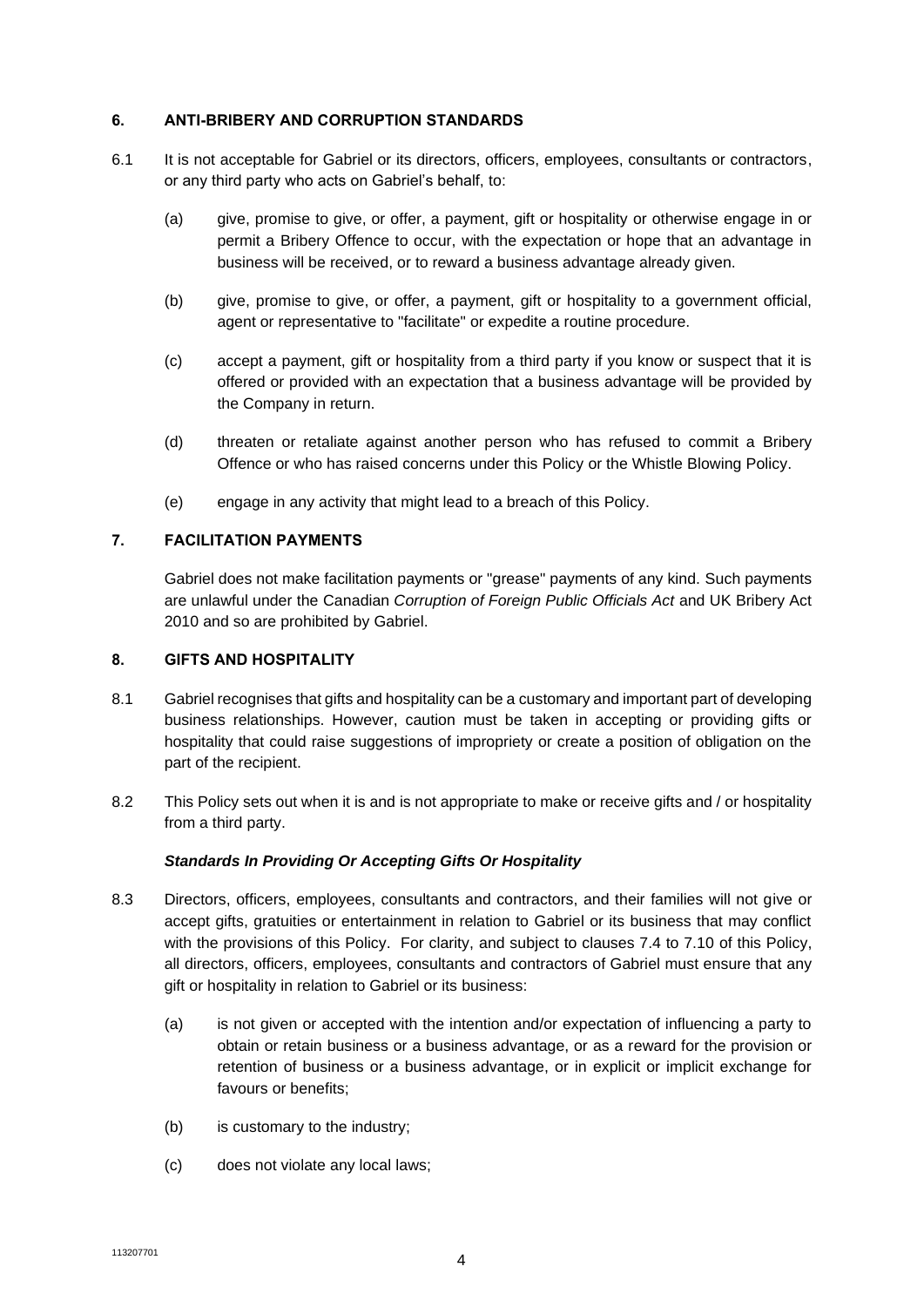- (d) if given, is provided in the name of the Company and not in the name of the individual;
- (e) does not include cash or a cash equivalent (e.g. vouchers<sup>3</sup>, gifts certificates);
- (f) is of an appropriate type and value and given or accepted at an appropriate time, taking into account the business relationship with the counterparty, any pending action expected of the counterparty and the reason for the gifts / hospitality:
- (g) would be considered as being appropriate by an independent third party bystander in all the circumstances and in hindsight; and
- (h) is given or accepted openly and not secretly.

# *Gifts & Hospitality To Public Officials*

- 8.4 Gabriel requires all directors, officers, employees, consultants and contractors to exercise great care when interacting with public officials and demands that they act with the highest level of integrity.
- 8.5 Prior approval must be obtained from the Managing Director of RMGC (if in Romania) or otherwise the Chief Executive Officer of Gabriel ("**CEO**") for the making of any gift or the provision of any hospitality to a public official in relation to Gabriel or its business. Gifts or hospitality of an insignificant value such as promotional items (e.g. clothing, pens, notepads, diaries and calendars with the Company name on them) or refreshments offered during a meeting are not covered by this rule.

# *Approval For Other Gifts & Hospitality*

- 8.6 Gifts or hospitality to those other than public officials should never be offered or accepted in relation to Gabriel or its business without the prior approval of the CEO where the value of the gift or the hospitality per person is more than the limits established by the CEO and notified internally, as amended from time to time. Gifts or hospitality of an insignificant value such as promotional items (e.g. clothing, pens, notepads, diaries and calendars with the Company name on them) or refreshments offered during a meeting are not covered by this rule.
- 8.7 Care should also be taken that several smaller gifts or lower levels of hospitality are not provided to, or received from, the same person thereby breaching the overall limits established by the CEO Recovery of the reasonable cost of a gift or hospitality provided by a Gabriel director, officer, employee or representative may be claimed in accordance with Gabriel's expenses policies. When providing hospitality where the ultimate cost is to be borne by Gabriel, a host from Gabriel should always be in attendance at the event.
- 8.8 Where a gift is received of a value in excess of the limit established by the CEO and it would be impractical or offensive to return it (e.g. due to local customs), the Managing Director (if in Romania) or otherwise the CEO will decide whether it is appropriate to keep the gift or whether it should be donated to charity. Any decision as to a gift to the Managing Director in Romania will be made by the CEO and as to a gift to the CEO will be made by the Chair of the Board.

<sup>&</sup>lt;sup>3</sup> For the avoidance of doubt, "vouchers" does not include meal vouchers that may be redeemed in a Company canteen run for employees.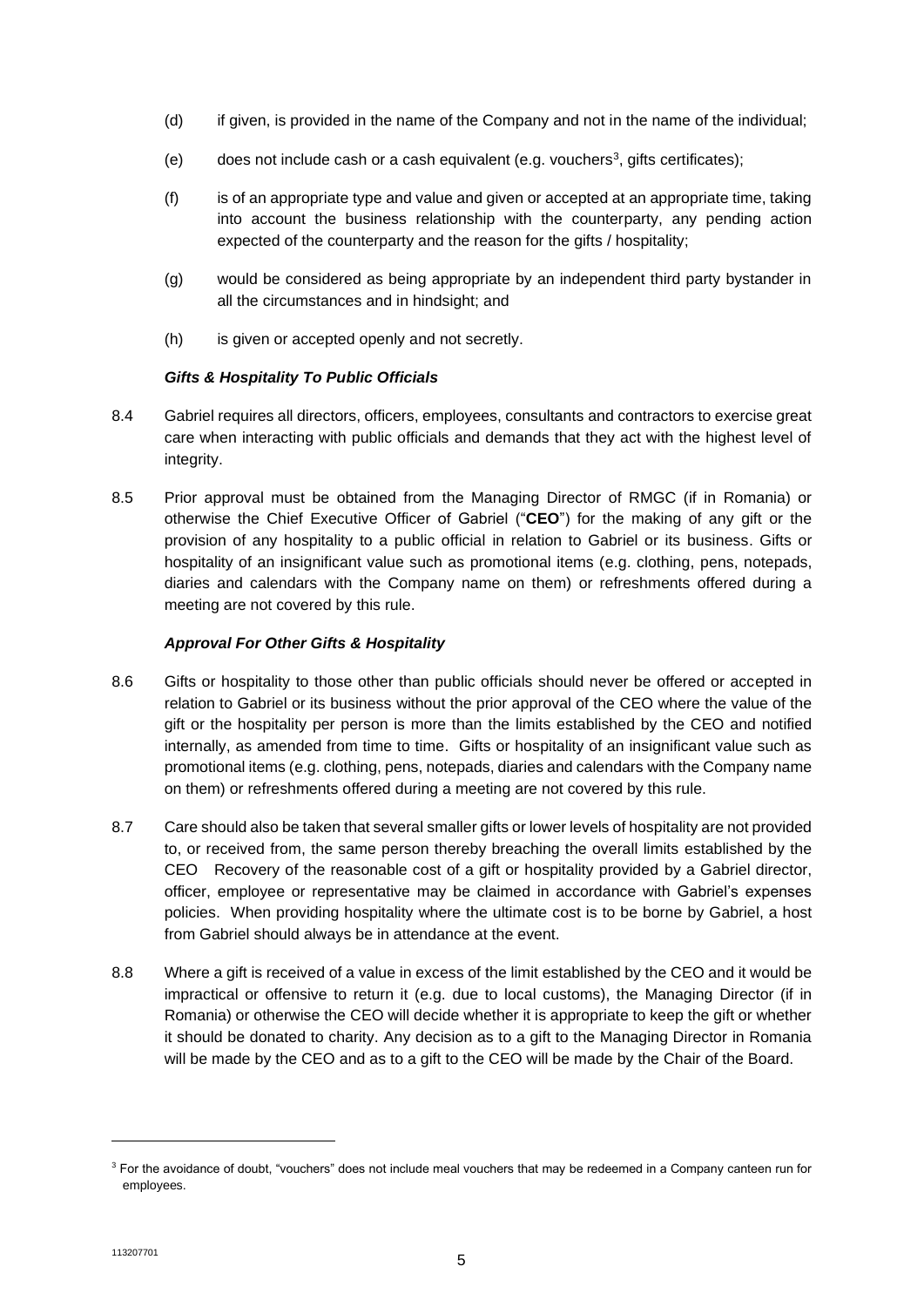- 8.9 Further, there may be occasions where directors, officers, employees, consultants and contractors of Gabriel and their families are offered more generous hospitality and it will be necessary to obtain approval from the CEO, the Managing Director (if in Romania), or the Chair of the Board before accepting. If acceptance of the hospitality would leave any director, officer, employee, consultant or contractor of Gabriel in a position of obligation, it should always be politely declined.
- 8.10 Selection of suppliers should never be influenced by payments, gifts, entertainment or hospitality. You should subject all gifts, entertainment and hospitality from suppliers or potential suppliers to a high level of scrutiny and they may only be accepted after approval from the CEO, the Managing Director (if in Romania), or the Chair of the Board.

## *Gifts & Hospitality Register*

8.11 All gifts and hospitality (other than gifts or hospitality of an insignificant value such as promotional items or refreshments offered during a meeting) that are provided, received or declined in relation to Gabriel or its business must be recorded in Gabriel's Gifts Register which is maintained by the Finance Controller in Romania or elsewhere by Gabriel's Group General Counsel.

## **9. RED FLAG INDICATORS OF POTENTIAL CORRUPT PRACTICES**

- 9.1 The following is an illustrative list of "red flags" that may indicate the possible existence of corrupt practices and should be kept in mind by all those subject to this Policy:
	- (a) Use of an agent with a poor reputation or with links to a foreign government.
	- (b) Unusually large commission payments or commission payments where the agent does not appear to have provided significant services.
	- (c) Cash payments, or payments without paper trail or compliance with normal internal controls.
	- (d) Unusual bonuses to foreign personnel for which there is little support.
	- (e) Payments to be made through third party countries or to offshore accounts.
	- (f) Private meetings requested by contractors or companies hoping to tender for contracts.
	- (g) Private meetings requested by government officials.
	- (h) Not following Gabriel policies or procedures abusing the decision process.
	- (i) Unexplained preferences for certain sub-contractors.
	- (j) Invoices agreed in excess of contract.
	- (k) Unusual or unprecedented requests for charitable contributions by government officials or business contacts.
- 9.2 This list is not exhaustive and you should be alert to other indicators that may raise a suspicion of corrupt activity.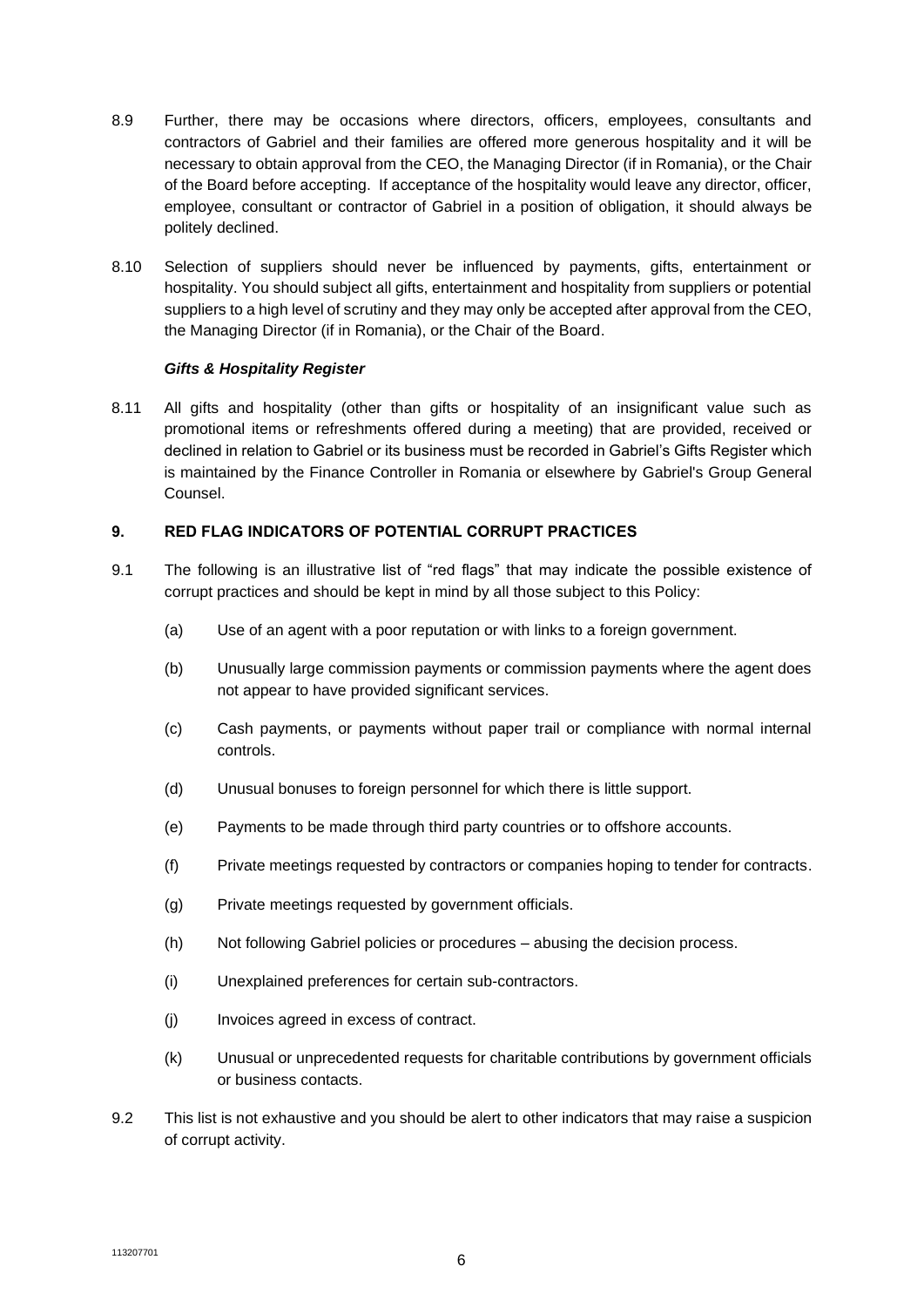### **10. THIRD PARTY REPRESENTATIVES**

- 10.1 All directors, officers, employees, consultants, contractors and third parties acting on Gabriel's behalf must conduct a due diligence investigation before engaging any agent, consultant, representative or business partners who will or may be interacting with third parties such as government officials on Gabriel's behalf ("**Third Party Representatives**").
- 10.2 Prior to beginning any engagement, the Third Party Representative must (i) grant assurances of compliance with this Policy and the provisions of Anti-Corruption Laws; (ii) agree to participate, at the Company's discretion, in anti-bribery and anti-corruption training given by or on behalf of the Company; (iii) submit to appropriate monitoring and audit procedures by or on behalf of the Company, at the Company's discretion; (iv) agree that it shall not retain any subagent, sub-contractor or representative without the Company's prior written consent; and (v) acknowledge that such engagement may be terminated if there is a violation of the foregoing undertakings, representations, and agreements.

#### **11. SPONSORSHIP**

The Company is proud to sponsor various community and other events. However, any sponsorship should always be reasonable, made in good faith without the expectation of anything in return or the intention of influencing the behaviour or decision-making of others, and in compliance with the Company's policies, including the Code of Business Conduct & Ethics and this Policy. If you are ever unsure whether something is appropriate please consult with a member of the management team.

#### **12. POLITICAL, COMMUNITY, AND CHARITABLE CONTRIBUTIONS**

- 12.1 The Company does not make political contributions, and does not permit political contributions to be made on its behalf. Of course you are permitted to participate in political activities or support any political parties of your choosing on your own behalf and on your own time.
- 12.2 Community or charitable contributions to be made on the Company's behalf must be approved in advance by the corporate secretary and Chair of the Audit Committee. It is not permitted to make such contributions other than in good faith without the expectation of anything in return or the intention of influencing the behaviour or decision-making of others, and in accordance with the Code of Business Conduct & Ethics and this Policy.

## **13. RESPONSIBILITIES UNDER THE POLICY**

- 13.1 All directors, officers, employees, consultants and contractors of Gabriel must read, understand and comply with this Policy and the following related policies:
	- (a) Code of Business Conduct & Ethics; and
	- (b) Whistle Blowing Policy.
- 13.2 The prevention, detection and reporting of Bribery Offences and other forms of corruption are the responsibility of all those working for Gabriel or under its control. All persons are required to avoid any activity that might lead to, or suggest, a breach of this Policy.
- 13.3 If you are asked to make a payment on Gabriel's behalf, you should always be mindful of what the payment is for and whether the amount requested is proportionate to the goods or services provided. You should always ask for a receipt which details the reason for the payment. If you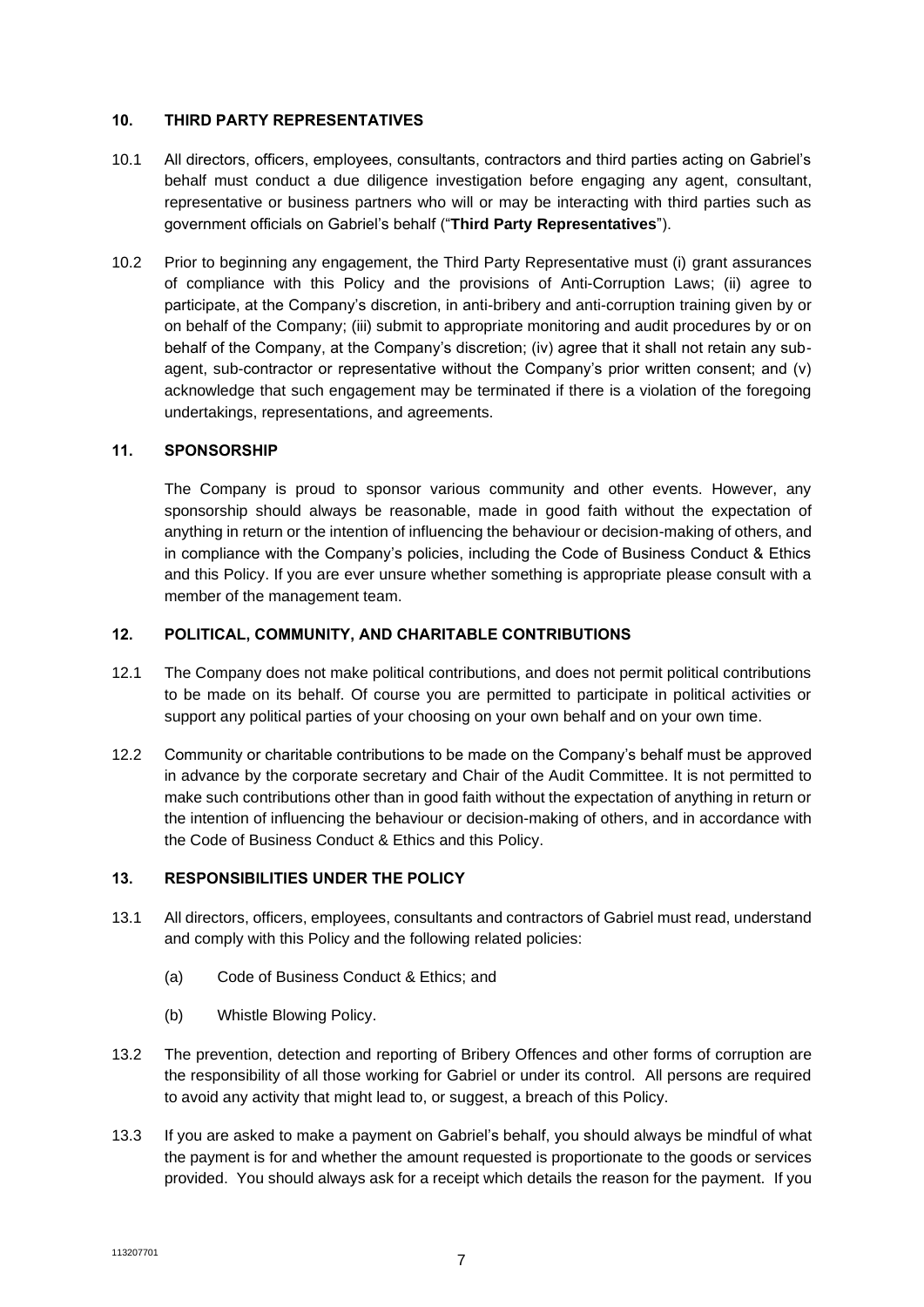have any suspicions, concerns or queries regarding a payment, you should raise these with the CFO, wherever possible, prior to taking any action.

- 13.4 All directors, officers, employees, consultants, contractors and third parties acting on Gabriel's behalf must notify the CFO or make a disclosure under Gabriel's Whistleblower Policy (see Section [15](#page-7-0) below) as soon as possible if they believe or suspect that an action in conflict with this Policy has occurred, or may occur in the future, or has been solicited by any person.
- 13.5 Any person who breaches this Policy will face disciplinary action, which could result in dismissal for gross misconduct. Gabriel reserves its right to terminate its contractual relationship with other persons if they breach this Policy.

#### **14. RECORD-KEEPING**

- 14.1 Gabriel is required to develop, implement, monitor and maintain a system of internal controls to facilitate compliance with this Policy, as well as to foster a culture of integrity and maintain high ethical standards throughout the Company.
- 14.2 Gabriel must keep financial records and have appropriate internal controls in place which will evidence the business reason for making payments to third parties.
- 14.3 All directors, officers, employees, consultants and contractors of Gabriel must comply with this Policy regarding gifts and hospitality, seek approval for any gifts given or received when required, and record them on the Gift Register in accordance therewith.
- 14.4 All expense claims relating to hospitality, gifts or expenses incurred relating to third parties must be submitted in accordance with the relevant Gabriel policies and the reason for the expenditure specifically recorded.
- 14.5 All accounts, invoices, memoranda and other documents and records relating to dealings with third parties must be prepared and maintained with strict accuracy and completeness. No accounts or cash funds may be kept "off-book" to facilitate or conceal improper payments.

# <span id="page-7-0"></span>**15. REPORTING VIOLATIONS OF THIS POLICY – WHISTLEBLOWER POLICY**

- 15.1 All directors, officers, employees, consultants and contractors will adhere to Gabriel's commitment to conduct its business and affairs in a lawful and ethical manner. All directors, officers, employees, consultants and contractors are encouraged to raise any queries with the CFO, in the first instance on +44 203 709 9358 or by email at acco@gabrielresources.com.
- 15.2 In addition, any director, officer, employee, consultant or contractor of Gabriel who becomes aware of any instance where Gabriel receives a solicitation to engage in any act prohibited by this Policy, or who becomes aware of any information suggesting that a violation of this Policy has occurred or is about to occur, is required to report it to the CFO.
- 15.3 Persons who refuse to engage in or permit a Bribery Offence, or who raise legal or ethical concerns or report another's wrongdoing, are sometimes concerned about possible repercussions. Gabriel aims to encourage openness and will support persons who raise genuine concerns in good faith under this Policy, even if they turn out to be mistaken. No directors, officers, employees, consultants or contractors of Gabriel will suffer demotion, penalty, or other adverse consequences for refusing to engage in or permit a Bribery Offence or for raising concerns in good faith or for reporting possible wrongdoing, even if it may result in the Company losing business or otherwise suffering a disadvantage.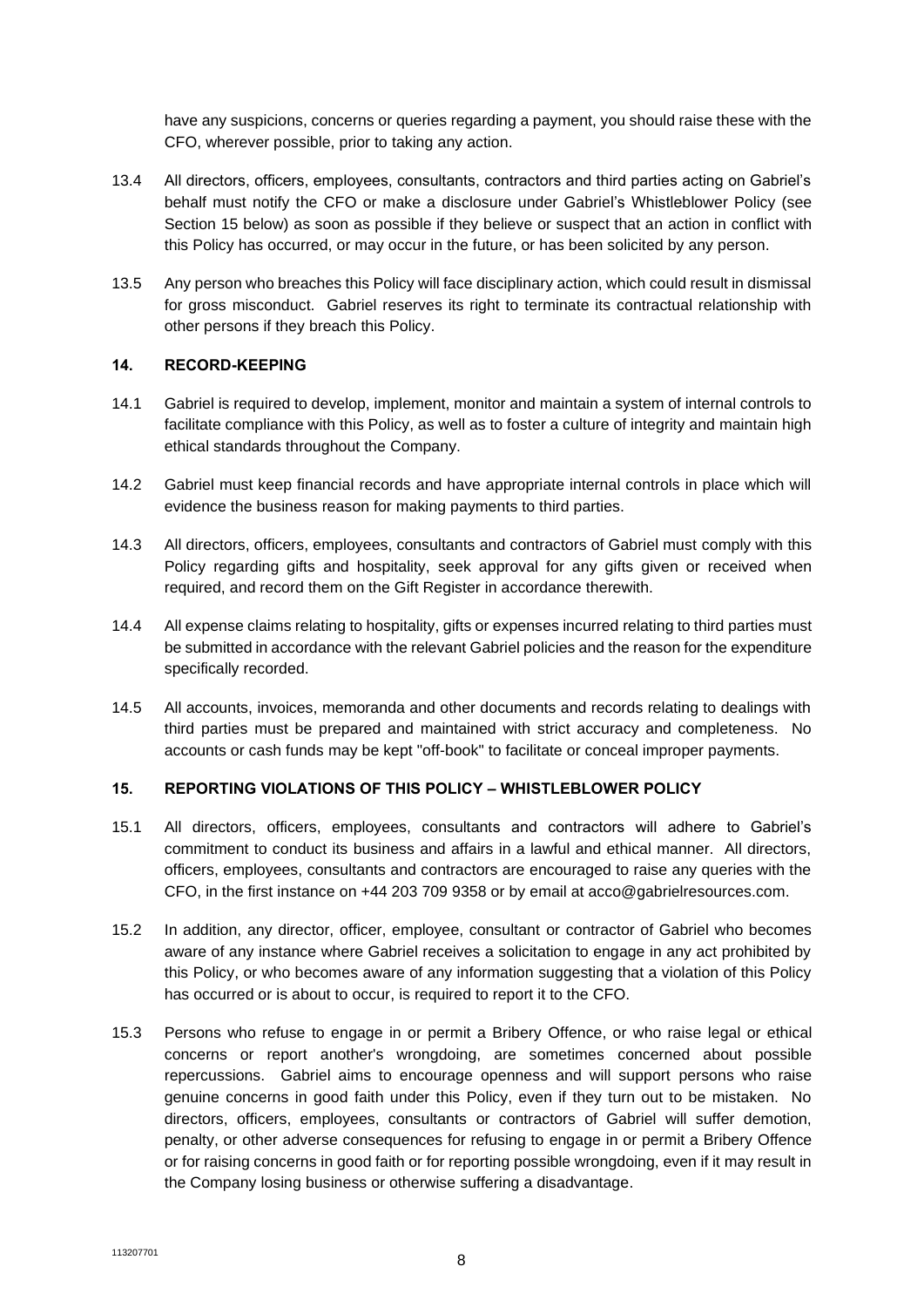15.4 Gabriel has also adopted a Whistle Blowing Policy which provides procedures for reporting violations of laws, rules, regulations or Gabriel's corporate policies. A copy of the Whistle Blowing Policy can be found on Gabriel's website at [www.gabrielresources.com.](http://www.gabrielresources.com/)

# **16. INVESTIGATION AND DOCUMENTATION OF REPORTS**

- 16.1 Any report of solicitations to engage in a prohibited act or possible violation of the Policy will be investigated initially under the supervision of the CFO. Where the matter is deemed potentially serious it will be promptly reported to the CEO, the Chair of the Audit Committee, and, where appropriate, to the Chair of the Board, and the following procedure will be followed:
	- (a) The report will be recorded and an investigative file established. In the case of an oral report, the party receiving the report is also to prepare a written summary.
	- (b) The Chair of the Audit Committee will promptly commission the conduct of an investigation. At the election of the Chair of the Audit Committee, the investigation may be conducted by Gabriel personnel, or by outside counsel, accountants or other persons employed by the Chair of the Audit Committee. The investigation will document all relevant facts, including persons involved, times and dates. At his discretion, the CEO or the Chair of the Audit Committee may advise the Board of the existence of an investigation.
	- (c) The identity of a person filing a report will be treated as confidential to the extent possible, and only revealed on a need-to-know basis or as required by law or court order.
	- (d) On completion of the investigation, a written investigative report will be provided to the CEO and the Chair of the Audit Committee by the persons employed to conduct the investigation. If the investigation has documented unlawful, violative or other questionable conduct, the CEO or the Chair of the Audit Committee will advise the Board of the matter.
	- (e) If any unlawful, violative or other questionable conduct is discovered, the CEO shall cause to be taken such remedial action as the Board deems appropriate under the circumstances to achieve compliance with the Policy and applicable law, and to otherwise remedy any unlawful, violative or other questionable conduct. The persons employed to conduct the investigation shall prepare, or cause to be prepared, a written summary of the remedial action taken.
	- (f) In each case, the written investigative report (or summary of any oral report), and a written summary of the remedial action taken in response to the investigative report shall be retained along with the original report by or under the authority of the Chair of the Audit Committee.

## **17. COMMUNICATION OF THE POLICY**

17.1 To ensure that all directors, officers, and employees of Gabriel, together with consultants and contractors providing substantial services to Gabriel, are aware of its contents, on their appointment and periodically thereafter, a copy of the Policy will be provided to each of them or, alternatively, they will be advised that the Policy is available on Gabriel's website for their review. All such persons will (i) agree to be bound by this Policy upon such provision or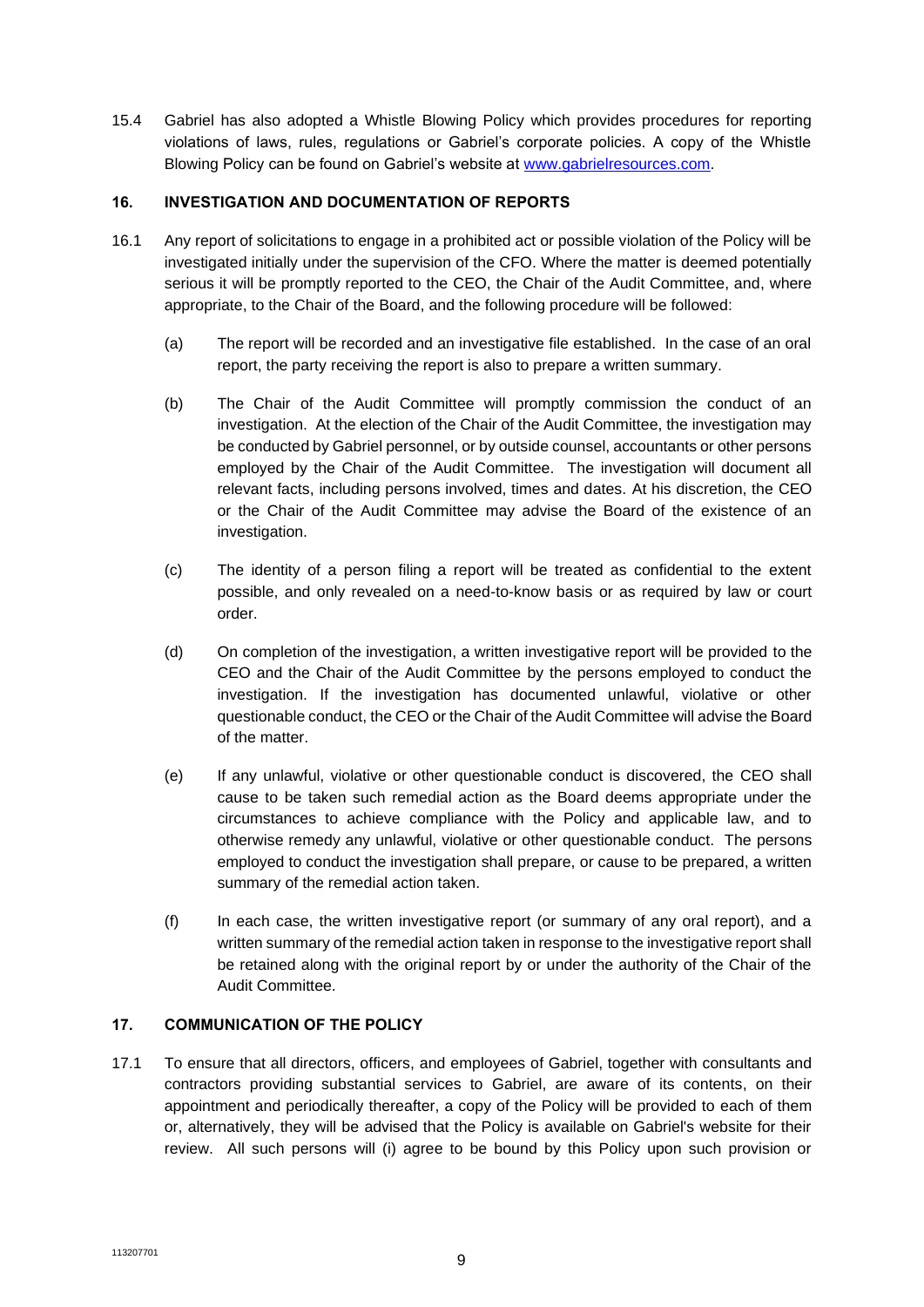notification; (ii) be informed whenever significant changes are made to this Policy; and (iii) as appropriate, will be educated about its importance.

- 17.2 Detailed training on this Policy will form part of the induction process, as appropriate, for all new directors, officers, employees and key consultants of Gabriel. All existing directors, officers, employees and, as appropriate, key consultants will receive relevant training on how to implement and adhere to this Policy.
- 17.3 Gabriel's zero-tolerance approach to bribery and corruption must be communicated to all suppliers, contractors and business partners at the outset of our business relationship with them and as appropriate thereafter. For advice on these communications, please contact the CFO or the Group General Counsel.
- 17.4 Each year, or in a timeframe as otherwise deemed appropriate, all directors, officers and employees of Gabriel, and, as appropriate, consultants and contractors shall participate in a training session to ensure they understand the terms of this Policy.

#### **18. RESPONSIBILITY FOR THE POLICY**

- 18.1 The Board has overall responsibility for ensuring that this Policy complies with Gabriel's legal and ethical obligations, and that all those under Gabriel's control comply with it.
- 18.2 The CFO has primary and day-to-day responsibility for implementing this Policy. Management at all levels is responsible for ensuring that those reporting to them are made aware of and understand this Policy.

### **19. CERTIFICATION**

- 19.1 All directors, officers and employees of Gabriel, together with any consultants and contractors providing substantial services to Gabriel that the Board or its delegates may decide, will provide certification of compliance with this Policy on request by, and in a form acceptable to, Gabriel.
- 19.2 The CFO of Gabriel will be responsible for ensuring that all certifications are obtained, and, on request, for providing written confirmation to the Board that such certifications have been obtained.

#### **20. MONITORING AND REVIEW**

- 20.1 The CFO will review the implementation of this Policy periodically as he or she deems appropriate, considering its suitability, adequacy and effectiveness in the context of the operations of Gabriel and its legal obligations.
- 20.2 Internal control systems and procedures will be subject to assessment by the CFO and, where appropriate, formal review by third parties, to provide assurance that they are effective in countering bribery and corruption.
- 20.3 All directors, officers, employees, consultants and contractors of Gabriel are responsible for the success of this Policy and should ensure they use it to disclose any suspected wrongdoing.
- 20.4 All directors, officers, employees, consultants and contractors of Gabriel are invited to comment on this Policy and suggest ways in which it might be improved. Comments, suggestions and queries should be addressed to the CFO.